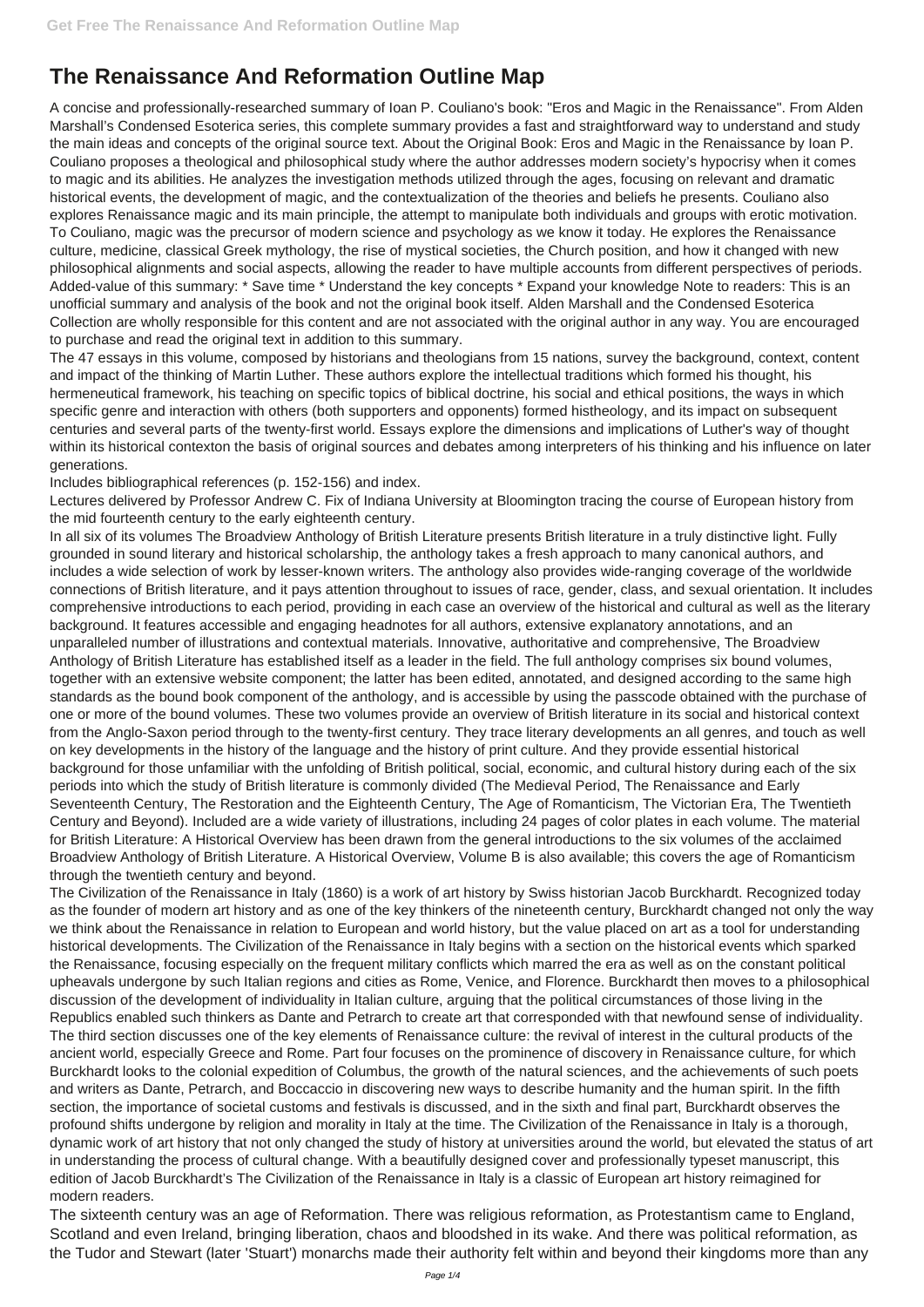of their predecessors. Together, these two reformations produced not only a new religion, but a new politics -absolutist yet pluralist, populist yet law-bound - and a new society - controlled, fractured, yet more widely engaged and empowered than ever before. In this book, Alec Ryrie provides an authoritative overview of these momentous events, showing how religion, politics and social change were always intimately interlinked, from the murderous politics of the Tudor court to the building and fragmentation of new religious and social identities in the parishes. Drawing on the most recent research, he explains why events took the course they did - and why that course was so often an unexpected and an unlikely one.

The early modern and modern cultural world in the West would be unthinkable without Petrarch and Boccaccio. Despite this fact, there is still no scholarly contribution entirely devoted to analysing their intellectual revolution. Internationally renowned scholars are invited to discuss and rethink the historical, intellectual, and literary roles of Petrarch and Boccaccio between the great model of Dante's encyclopedia and the ideas of a double or multifaceted culture in the era of Italian Renaissance Humanism. In his lyrical poems and Latin treatises, Petrarch created a cultural pattern that was both Christian and Classical, exercising immense influence on the Western World in the centuries to come. Boccaccio translated this pattern into his own vernacular narratives and erudite works, ultimately claiming as his own achievement the reconstructed unity of the Ancient Greek and Latin world in his contemporary age. The volume reconsiders Petrarch's and Boccaccio's heritages from different perspectives (philosophy, theology, history, philology, paleography, literature, theory), and investigates how these heritages shaped the cultural transition between the end of the Middle Ages and the early modern era, as well as European identity.

Revolutions have shaped world politics for the last three hundred years. This volume shows why revolutions occur, how they unfold, and where they created democracies and dictatorships. Jack A. Goldstone presents the history of revolutions from America and France to the collapse of the Soviet Union, 'People Power' revolutions, and the Arab revolts. Written in the 16th century, The Prince remains one of the most influential books on political theory. Its author, Niccolo Machiavelli was an Italian diplomat and political theorist, and is considered the father of modern political thought. The word renaissance means "rebirth," and the most obvious example of this phenomenon was the regeneration of Europe's classical Roman roots. The Renaissance began in northern Italy in the late 14th century and culminated in England in the early 17th century. Emphasis on the dignity of man (though not of woman) and on human potential distinguished the Renaissance from the previous Middle Ages. In poetry and literature, individual thought and action were prevalent, while depictions of the human form became a touchstone of Renaissance art. In science and medicine the macrocosm and microcosm of the human condition inspired remarkable strides in research and discovery, and the Earth itself was explored, situating Europeans within a wider realm of possibilities. Organized thematically, the Handbook to Life in Renaissance Europe covers all aspects of life in Renaissance Europe: History; religion; art and visual culture; architecture; literature and language; music; warfare; commerce; exploration and travel; science and medicine; education; daily life.

Did Martin Luther wield his hammer on the Wittenberg church door on October 31, 1517? Did he even post the Ninetyfive Theses at all? This collection of documents sheds light on the debate surrounding Luther's actions and the timing of his writing and his request for a disputation on the indulgence issue. The primary documents in this book include the theses, their companion sermon ("A Sermon on Indulgence and Grace", 1518), a chronoloical arrangement of letters pertinent to the theses, and selections from Luther's Table Talk that address the Ninety-five Theses. A final section contains Luther's recollections, which offer today's reader the reformer's own views of the Reformation and the Ninetyfive Theses.

A fully revised and updated version of this authoritative account of the birth of the Protestant traditions in sixteenth-century Europe, providing a clear and comprehensive narrative of these complex and many-stranded events.

Humanists and Reformers portrays in a single, expansive volume two great traditions in human history: the Italian Renaissance and the age of the Reformation. Bard Thompson provides a fascinating survey of these important historical periods under pressure of their own cultural, social, and spiritual experiences, exploring the bonds that held Humanists and Reformers together and the estrangements that drove them apart. In the section of the book devoted to the Italian Renaissance, an opening historiography is followed by accounts of the struggles that underlay the Renaissance, the Renaissance papacy and the rebuilding of Rome, the growth of capitalism, and the rise of the monarchies and the city states. Separate histories of Venice, Milan, and Florence are provided, with special attention given to the Florentine humanists. Painters, sculptors, and architects of the Quattrocento and Cinquecento are also given full scope, including close-ups of Michelangelo and Raphael. Finally, the decline of the Renaissance in Italy is discussed as well as the voyages of discovery. The section devoted to the age of the Reformation includes detailed coverage of Erasmus and the major figures of the Northern Renaissance. It also extensively covers the Reformers and their thought: Luther, Zwingli, the Anabaptists and the left wing of the Reformation, Calvin, and the Counter-Reformation. The complex history of the Tudors to 1558 and the reign of Elizabeth I occupy the last large sections of the book. Throughout this volume Thompson gives special attention to subjects of note from both periods in engaging excursuses: Castiglione's Book of the Courtier, the emergence of printing, Andrea Mantegna, Titian and the Venetian painters, Leonardo da Vinci, Giannozzo Manetti, Benozzo Gozzoli's Procession of the Magi, Raphael's Vatican Stanze, Michelangelo's Medici tombs, art and poetry in early sixteenthcentury France, Zwingli's thought, St. Peter's Basilica, and Foxe's Book of Martyrs. This fast-paced survey of Western civilization's transition from the Middle Ages to modernity brings that tumultuous period vividly to life. Carlos Eire, popular professor and gifted writer, chronicles the two-hundred-year era of the Renaissance and Reformation with particular attention to issues that persist as concerns in the present day. Eire connects the Protestant and Catholic Reformations in new and profound ways, and he demonstrates convincingly that this crucial turning point in history not only affected people long gone, but continues to shape our world and define who we are today. The book focuses on the vast changes that took place in Western civilization between 1450 and 1650, from Gutenberg's printing press and the subsequent revolution in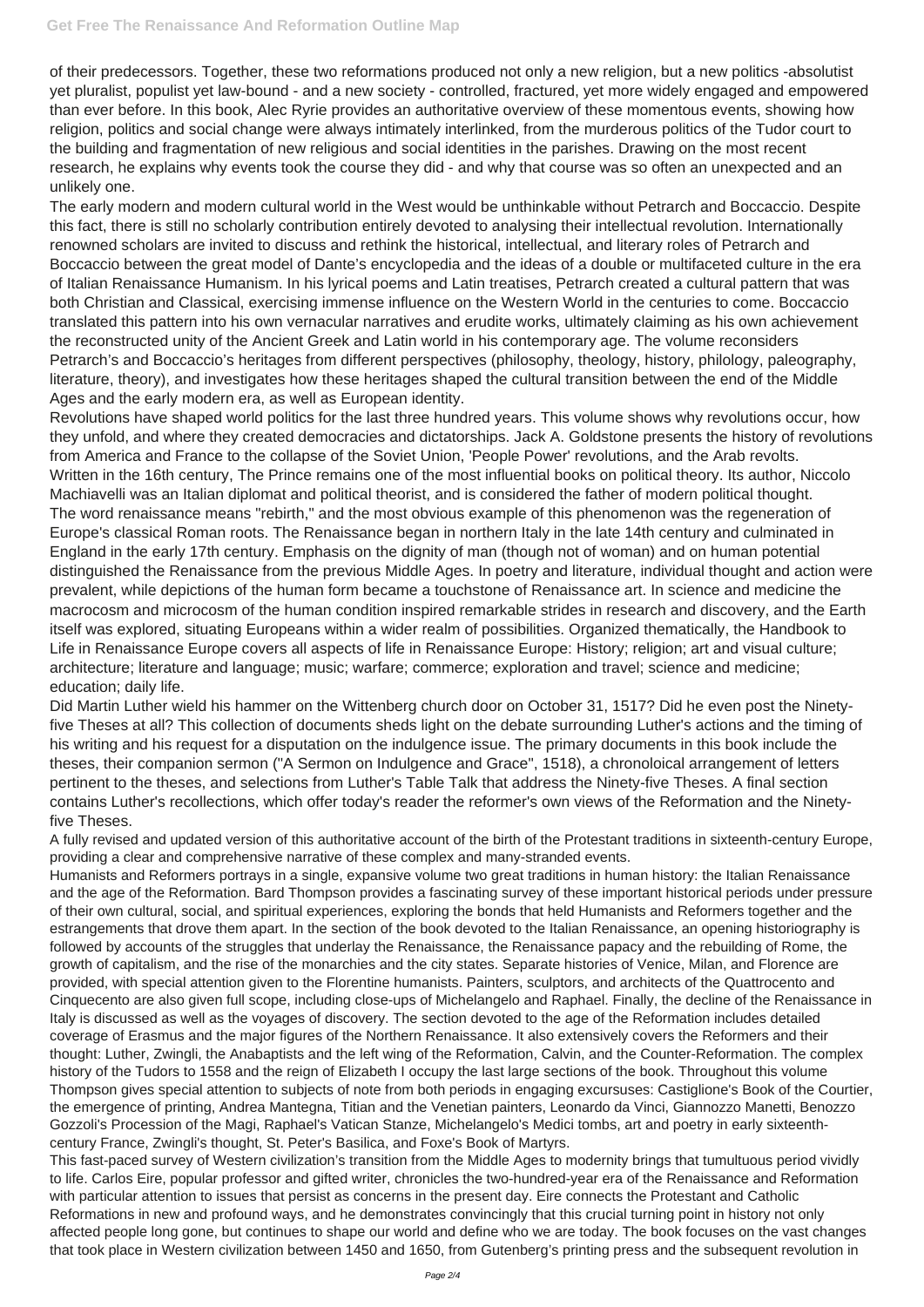the spread of ideas to the close of the Thirty Years' War. Eire devotes equal attention to the various Protestant traditions and churches as well as to Catholicism, skepticism, and secularism, and he takes into account the expansion of European culture and religion into other lands, particularly the Americas and Asia. He also underscores how changes in religion transformed the Western secular world. A book created with students and nonspecialists in mind, Reformations is an inspiring, provocative volume for any reader who is curious about the role of ideas and beliefs in history.

With an interdisciplinary approach that encompasses the history of ideas, political history, cultural history and art history, this volume, in the successful Routledge Worlds series, offers a sweeping survey of Europe in the Renaissance, from the late thirteenth to early seventeenth centuries, and shows how the Renaissance laid key foundations for many aspects of the modern world. Collating thirty-four essays from the field's leading scholars, John Jeffries Martin shows that this period of rapid and complex change resulted from a convergence of a new set of social, economic and technological forces alongside a cluster of interrelated practices including painting, sculpture, humanism and science, in which the elites engaged. Unique in its balance of emphasis on elite and popular culture, on humanism and society, and on women as well as men, The Renaissance World grapples with issues as diverse as Renaissance patronage and the development of the slave trade. Beginning with a section on the antecedents of the Renaissance world, and ending with its lasting influence, this book is an invaluable read, which students and scholars of history and the Renaissance will dip into again and again.

Never HIGHLIGHT a Book Again! Virtually all of the testable terms, concepts, persons, places, and events from the textbook are included. Cram101 Just the FACTS101 studyguides give all of the outlines, highlights, notes, and quizzes for your textbook with optional online comprehensive practice tests. Only Cram101 is Textbook Specific. Accompanys: 9780130977649 .

Offers a brief overview of medieval Europe, discusses the Renaissance's influence on the Reformation, and looks at the lives and accomplishments of Luther, Wycliffe, Zwingli, and Calvin

Discusses the Renaissance and Reformation from the late fourteenth through the early seventeenth centuries, explaining how the period's artistic and scientific innovations changed the Western world.

More than ever before, the Renaissance stands as one of the defining moments in world history. Between 1400 and 1600, European perceptions of society, culture, politics and even humanity itself emerged in ways that continue to affect not only Europe but the entire world. This wide-rangingexploration of the Renaissance sees the period as a time of unprecedented intellectual excitement and cultural experimentation and interaction on a global scale, alongside a darker side of religion, intolerance, slavery, and massive inequality of wealth and status.It guides the reader through the key issues that defined the period, from its art, architecture, and literature, to advancements in the fields of science, trade, and travel. In its incisive account of the complexities of the political and religious upheavals of the period, the book argues thatEurope's reciprocal relationship with its eastern neighbours offers us a timely perspective on the Renaissance as a moment of global inclusiveness that still has much to teach us today.

Martin Luther's 95 Theses... Outlines of Studies in the History of the Renaissance and the ReformationWith Suggestions as to the Sources of KnowledgeRenaissance and ReformationWm. B. Eerdmans Publishing

This concise survey is designed to make the exciting history of Europe in the age of the Renaissance and Reformation come alive to readers. It is the first textbook on Europe between 1300 and 1700 to focus on gender as a significant issue for historical analysis. Author Jonathan W. Zophy introduces major events and personalities of the period as well as its cultural, economic, religious, political, and social developments. Taking a biographical approach, the book discusses ideas and artistic creations in their human and societal contexts. Reflects the latest in cross-disciplinary scholarship Written in a lively, student-friendly style Handsomely illustrated with masterpieces of art and useful maps Each chapter concludes with a chronology and up-to-date reading lists NEW— Revised bibliographies NEW— Additional material on Savonarola and Philip Melanchthon

These are explored through a reassessment of the role of humanism, with case studies in music (Josquin Desprez), moral philosophy (Valla, Castiglione, Erasmus, More) and political thought (Machiavelli)." "This book is the first in a series of three specifically designed for the Open University course, The Renaissance in Europe: A Cultural Enquiry. The series is designed to appeal both to the general reader and to those studying undergraduate arts courses in the period."--BOOK JACKET.

Erasmus reached England after a stay in Italy early in the summer of 1510. Soon afterwards, in Thomas More's house at Bucklersbury, he rapidly wrote his famous satire, the Encomium Moriae, or "Praise of Folly," in which Folly celebrates her own praises as the great source of human pleasures. He had been meditating this piece on the long journey from Rome; it is a kaleidoscope of his experiences in Italy, and of earlier memories. As to the title, Moria, the Greek word for "folly," was a playful allusion, of course, to the name of his wise and witty host. This "Praise of Folly" is a satire, not only in the modern but in the original sense of that word,—a medley. All classes, all callings, are sportively viewed on the weak side. But in relation to the author's own life and times, the most important topics are the various abuses in the Church, the pedantries of the school-men, and the selfish wars of kings. If this eloquent Folly, as Erasmus presents her, most often wears the mocking smile of Lucian or Voltaire, there are moments also when she wields the terrible lash of Juvenal or of Swift. The popularity of the satire, throughout Europe, was boundless. The mask of jest which it wore was its safeguard; how undignified, how absurd it would have been for a Pope or a King to care what was said by Folly! And, just for that reason, the Encomium Moriae must be reckoned among the forces which prepared the Reformation. The dawn of humanism in the Renaissance presented privileged women with great opportunities for personal and intellectual growth. Sexual and social roles still determined the extent to which a woman could pursue education and intellectual accomplishment, but it was possible through the composition of poetry or prose to temporarily offset hierarchies of gender, to become equal to men in the act of creation. Edited by Katharina M. Wilson, this anthology introduces the works of twenty-five women writers of the Renaissance and Reformation, among them Marie Dentière, a Swiss evangelical reformer whose writings were so successful they were banned during her lifetime; Gaspara Stampa, a cultivated courtesan of Venetian aristocratic circles who wrote lyric poetry that has earned her comparisons to Michelangelo and Tasso; Hélisenne de Crenne, a French aristocrat who embodied the true spirit of the Renaissance feminist, writing both as novelist and as champion of her sex; Helene Kottanner, Austrian chambermaid to Queen Elizabeth of Hungary whose memoirs recall her daring theft of the Holy Crown of Saint Stephen for her esteemed mistress; and Lady Mary Sidney Wroth, the first Englishwoman known to write a full-length work of fiction and compose a significant body of secular poetry. Offering a seldom seen counterpoint to literature written by men, Women Writers of the Renaissance and Reformation presents prose and poetry that have never before appeared in English, as well as writings that have rarely been available to the nonspecialist. The women whose writings are included here are united by a keen awareness of the social limitations placed upon their creative potential, of the strained relationship between their gender